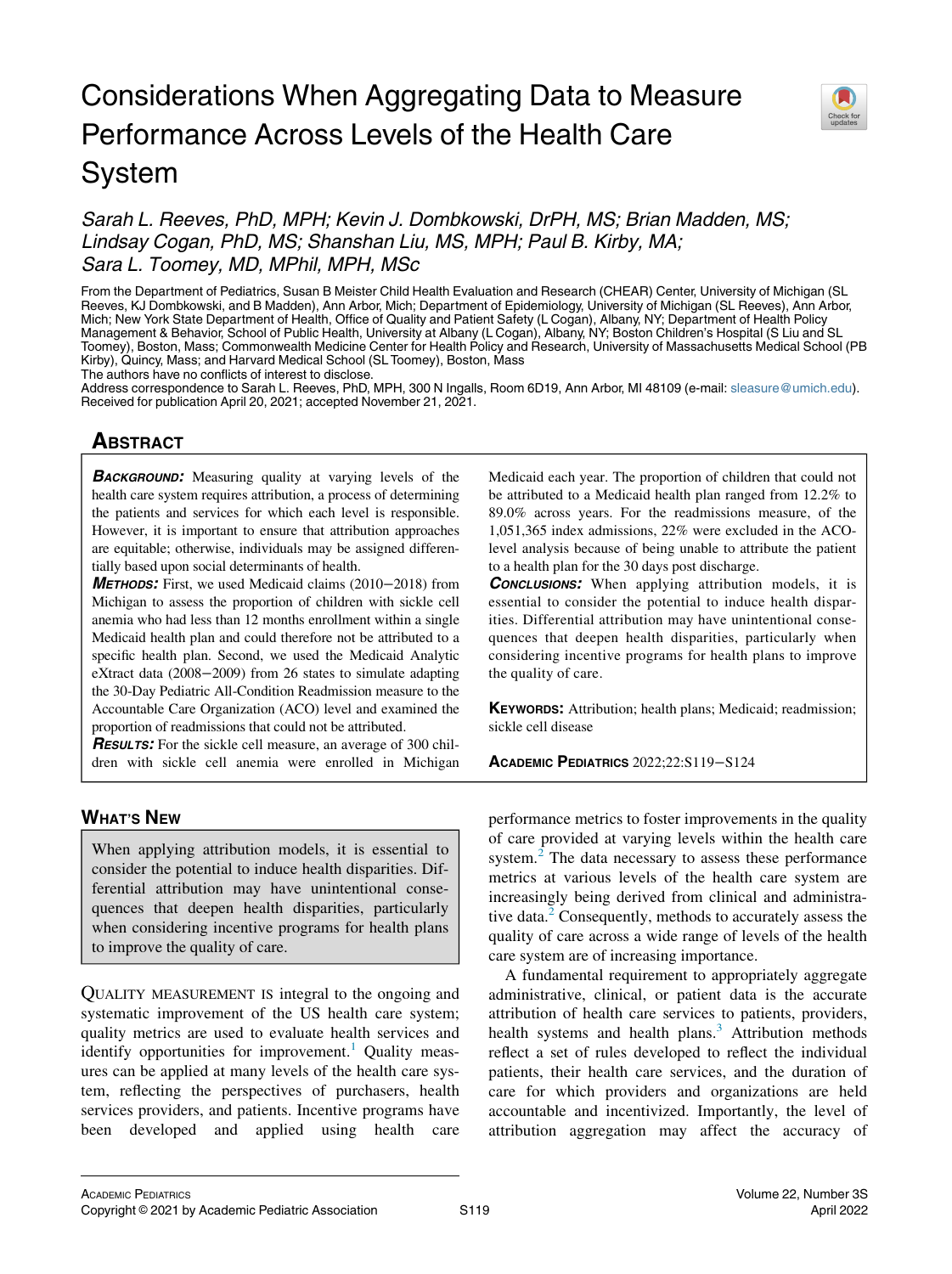performance measurement.<sup>[4](#page-4-3)</sup> There are numerous attribution models that have been implemented or are under consideration; these methods can be applied retrospectively or prospectively and address a diverse set of health conditions and settings, including acute and chronic episodes as well as primary versus specialty care. $4-9$  Attribution models may be applied at the population level to determine who is assigned for the program (eg, Accountable Care Organization [ACO]) or applied at the performance measure level to determine who is assigned, and in some cases may be a combination of both. For example, families of pediatric patients can prospectively designate a primary care provider responsible for the care of their child to their health plan; the designated provider would then be accountable for all quality metrics regarding the child. Another attribution approach would be to attribute accountability to the provider with the greatest number of evaluation and management visits within a specified time frame. $10$ 

While each of these methods has its respective strengths, limitations may exist that must be carefully considered to ensure that the measures of quality of care at the specified level are valid. $4$  For example, one particularly concerning limitation of attribution models is the possibility that persons could be attribut[ed dif](#page-4-5)ferentially based upon social determinants of health.<sup>11−14</sup> Therefore, in this study, we consider two different attribution models and the impact of the attribution models across population characteristics such as managed care enrollment, continuous enrollment criteria, or enrollment in a program. Our first case study evaluates a model to attribute children with sickle cell anemia to Michigan Medicaid health plans at the performance measure level. In our second case study, we consider the characteristics of attribution for use in ACOs.

#### **METHODS**

### **SICKLE CELL ANEMIA MEASURES**

Children with sickle cell anemia, the most common subtype of sickle cell disease, are at an increased risk of serious complications, including infections and stroke.<sup>[15](#page-4-6)</sup> Importantly, much of this morbidity can be prevented through receipt of preventive services, specifically, daily antibiotic prophylaxis to prevent infection and annual transcranial Doppler screening to identify children at highest risk of stroke.<sup>[16](#page-4-7)</sup> The Quality Measurement, Evaluation, Testing, Review, and Implementation Consortium at the University of Michigan developed two quality measures, both of which are endorsed by the National Quality Forum, to assess the proportion of children with sickle cell anemia that 1) received at least 300 days of antibiotics within a year; and 2) received an annual trans-cranial Doppler screen.<sup>17−[19](#page-4-8)</sup> Incentives provided directly to the Medicaid health plans for improving the quality of care among children with sickle cell anemia have promise; such programs have been implemented for other pre-ventive services.<sup>20−[23](#page-4-9)</sup> Therefore, we applied attribution models to the state Medicaid data to assign children with sickle cell anemia to their respective Medicaid health plans. Here we provide the example of applying an attribution model to the transcranial Doppler screening measure. First, we identified all children with sickle cell anemia ages 2 through 16 who were enrolled in Michigan Medicaid for at least one calendar year from 2010 to 2018. Then, using the enrollment files for the state Medicaid program, each person-month of enrollment was attributed to a Medicaid health plan; months were then summed across the measurement year. The number of children with sickle cell anemia who were continuously enrolled within the same Medicaid health plan throughout the calendar year (January−December) was calculated. The proportion of children with sickle cell anemia who could not be attributed to a Medicaid health plan for the entire 12 months (eg, switched health plans at some point during measurement period), as well as the proportion enrolled for 12 months in fee-for-service, was also calculated.

# **30-DAY PEDIATRIC ALL-CONDITION READMISSION MEASURE**

As part of the Pediatric Quality Measures Program, the Center of Excellence in Pediatric Quality Measurement (CEPQM) developed a 30-Day Pediatric All-Condition Readmission measure.<sup>[24](#page-4-10),[25](#page-4-11)</sup> The measure calculates casemix adjusted, 30-day all-condition readmission rates for the pediatric population <18 years old using inpatient claims data. The measure focuses on patients discharged from general acute care hospitals, including children's hospitals and excludes the following: 1) specialty hospitals; 2) nonacute care institutions; 3) admissions for obstetric conditions, mental health conditions, and birth of healthy newborns; and 4) readmissions for planned procedures and chemotherapy. Hospital-level readmission rates were calculated using a 2-level hierarchical logistic regression with fixed effects for patient-level characteristics and a random intercept for hospital. The hierarchical modeling adjusts for differences in case-mix and sample size across hospitals.

A consistent concern raised by hospitals regarding readmissions is that the health care provider most closely responsible for a preventable readmission often extends beyond the hospital to include other groups such as primary care providers or outpatient specialists. One of the potential benefits of developing alternative health care delivery structures such as the ACO is that ACOs usually include not only hospitals, but also primary and specialty outpatient services. Given the growth of ACOs, we adapted measure specifications for the use of our readmission measures at the ACO level and tested their use. This analysis examines the impact on how readmissions are attributed when shifted from being a hospital measure to being applied at the ACO level of aggregation.

We tested our adapted ACO readmissions measure by simulating ACOs using our 2008-2009 Medicaid Analytic eXtract dataset from 26 states. We attributed patients to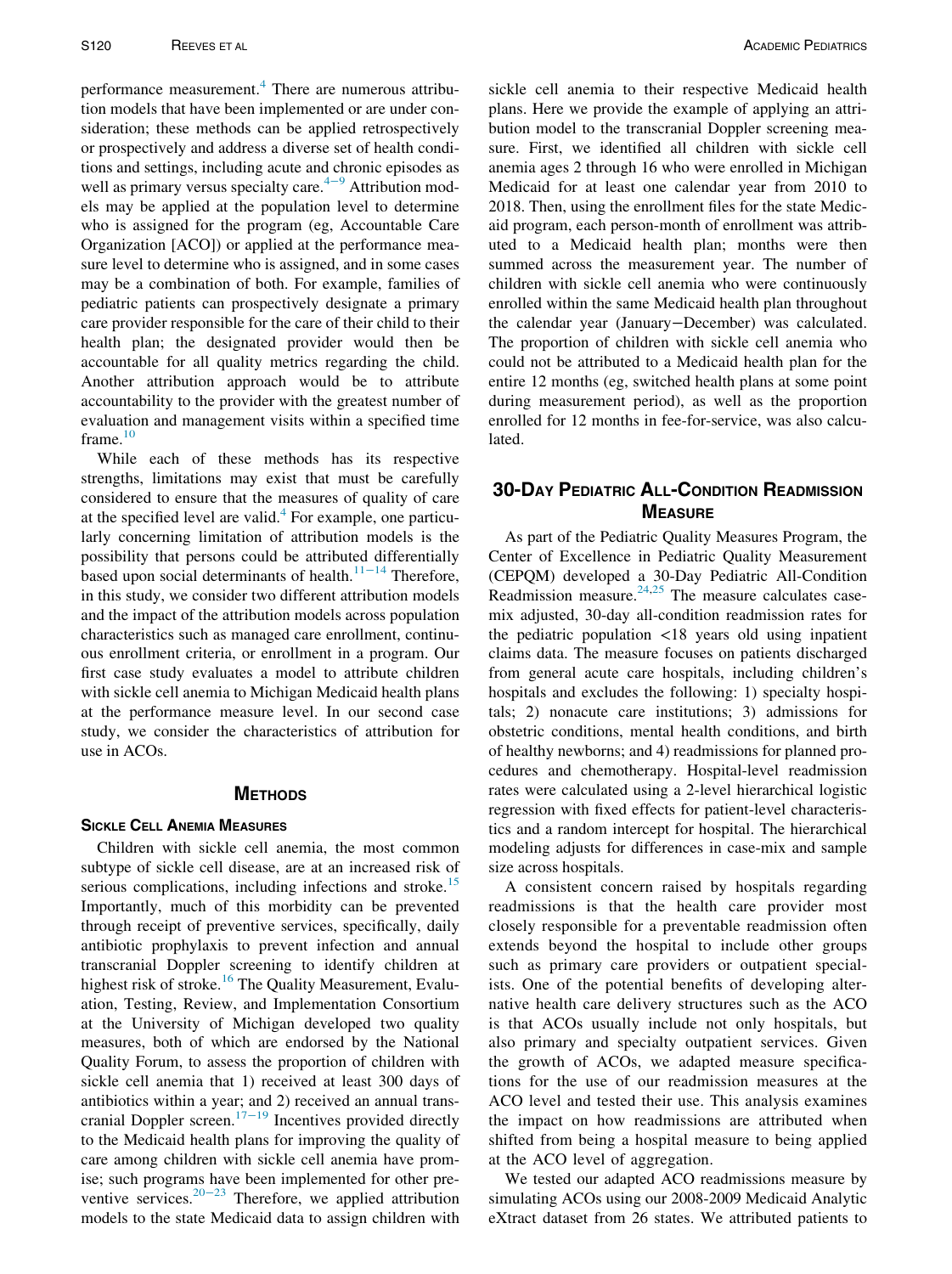health plans and applied the measure specifications at the level of health plans, that is, simulated "ACOs." A patient was attributed to a health plan if the patient was enrolled in that plan at the time of the index admission and could be included in the analysis if the patient remained enrolled in that plan for at least the 30 days following the index admission. We fitted mixed effects models that included case-mix adjusters (patient age group, patient gender, presence of chronic conditions in 17 chronic condition indicator body systems, and number of body systems affected by chronic conditions) as fixed-effects and health plan as random-effects. The dependent variable was 30 day readmission, modeled as a binomial variable with a logit link. Using the parameter estimates from these models, we estimated plan-level case-mix-adjusted readmission rate through direct standardization using a case-mix representative of all plans in the entire dataset.

#### **RESULTS** RESULTS

From 2010 to 2018, the number of children with sickle cell anemia enrolled in Michigan Medicaid in a calendar year ranged from 227 to 340. Across the years, the proportion of children that could not be attributed to a specific Medicaid health plan due to less than 12-month enrollment in any plan, or entirely fee-for-service, ranged from 12.2% (2014) to 89.0% (2011). We found a sharp decline in the proportion of children with sickle cell anemia who were enrolled in fee-for-service Medicaid for the entire year during the period 2010 through 2013; this is consistent with the Michigan Medicaid policy in which enrollees of Children's Special Healthcare Services were carved out of Medicaid managed care through 2012. The proportion of children who were not enrolled in any Medicaid health plan or fee-for-service for at least 12 months ranged from 9.3% (2011) to 53.7% (2013). From 2010 to 2013, the proportion of children enrolled for 12 months in fee-forservice was substantially higher (approximately 85%) than in subsequent years ([Figure\)](#page-3-0). The proportion of children who were not continuously enrolled in a health plan drastically decreased substantially over the study period but there still remains almost 13% of total children who were not unattributed.

#### **30-DAY PEDIATRIC ALL-CONDITION READMISSION MEASURE**

There were 158,003 index admissions attributed to 2863 hospitals in the Medicaid Analytic eXtract 2008 to 2009 data from 26 states that we could attribute to 235 simulated ACOs. Twenty-two percent of index admissions were excluded in the ACO-level analysis because we were unable to attribute the patient to a health plan for the 30 days after the index admission, which is similar to the proportion of index admissions being excluded when attributing patients for the hospital-level readmission measure. The state-level exclusion rates ranged from 11% to 35%. Among all index admissions, the overall adjusted hospital-level readmission rate was 5.9% (hospital-level variance 0.06, standard error 0.005). Among the 158,003 index admissions, the overall adjusted ACO-level readmission rate was 4.9% (ACO-level variance 0.08, standard error 0.02).

#### **DISCUSSION**

In our review of two methods of attribution among children enrolled in Medicaid, we found that there was a substantial proportion of children that could not be attributed to Medicaid health plans to assess quality of care; these findings likely further extend to ACOs. It is essential to consider the implications of applying attribution models to establish responsibility for patients or services.

Children with sickle cell anemia often experience frag-mented care and have high acute care utilization.<sup>[26,](#page-4-12)[27](#page-4-13)</sup> Therefore, health plans are uniquely positioned to implement quality improvement initiatives, as they can track enrollees' health services across time and hospital sys-tems.<sup>[28](#page-5-0)</sup> Health plans also have extensive experience with quality improvement, as improvement in performance is often incentivized through programs at the state Medicaid level. $29,30$  $29,30$  These incentive plans have the potential to improve the quality of care for children with sickle cell anemia. One promising approach to improve quality of care for rare diseases or outcomes is to encourage health plans to work together collaboratively to improve measures. This could be accomplished through specific statelevel incentives which reward for regional improvement in measures across all health plans as opposed to plan-specific payments for improvement within the health plans.

Unfortunately, these quality improvement initiatives will only target children for which a health plan is deemed responsible. $4$  Weighting measures proportional to the amount of time an enrollee contributes to a plan is a common approach to attribution. However, this approach has shortcomings when considering rare diseases or outcomes, particularly as related to pediatrics, as it will be challenging to implement quality improvement initiatives in partial attribution circumstances. For example, children eligible for the measure denominator may be retrospectively identified to receive enhanced quality improvement efforts such as case managers or specialized pharmacy benefits. Children who are not attributed to a plan within a 12-month window will not be identified as a potential beneficiary for these initiatives and will therefore, not benefit from their implementation.

We found that over the last 5 years of our study period, more than one in 8 children with sickle cell anemia was unable to be attributed to a health plan. Study inclusion criteria required that eligible children be enrolled in Medicaid for the entire study period. Therefore, children who were unable to be attributed are those who switched between Medicaid health plans, or fee-for-service, during a calendar year. More work should be done to better understand those children who remain unattributed due to moving between health plans. These children will not benefit from quality improvement initiatives implemented by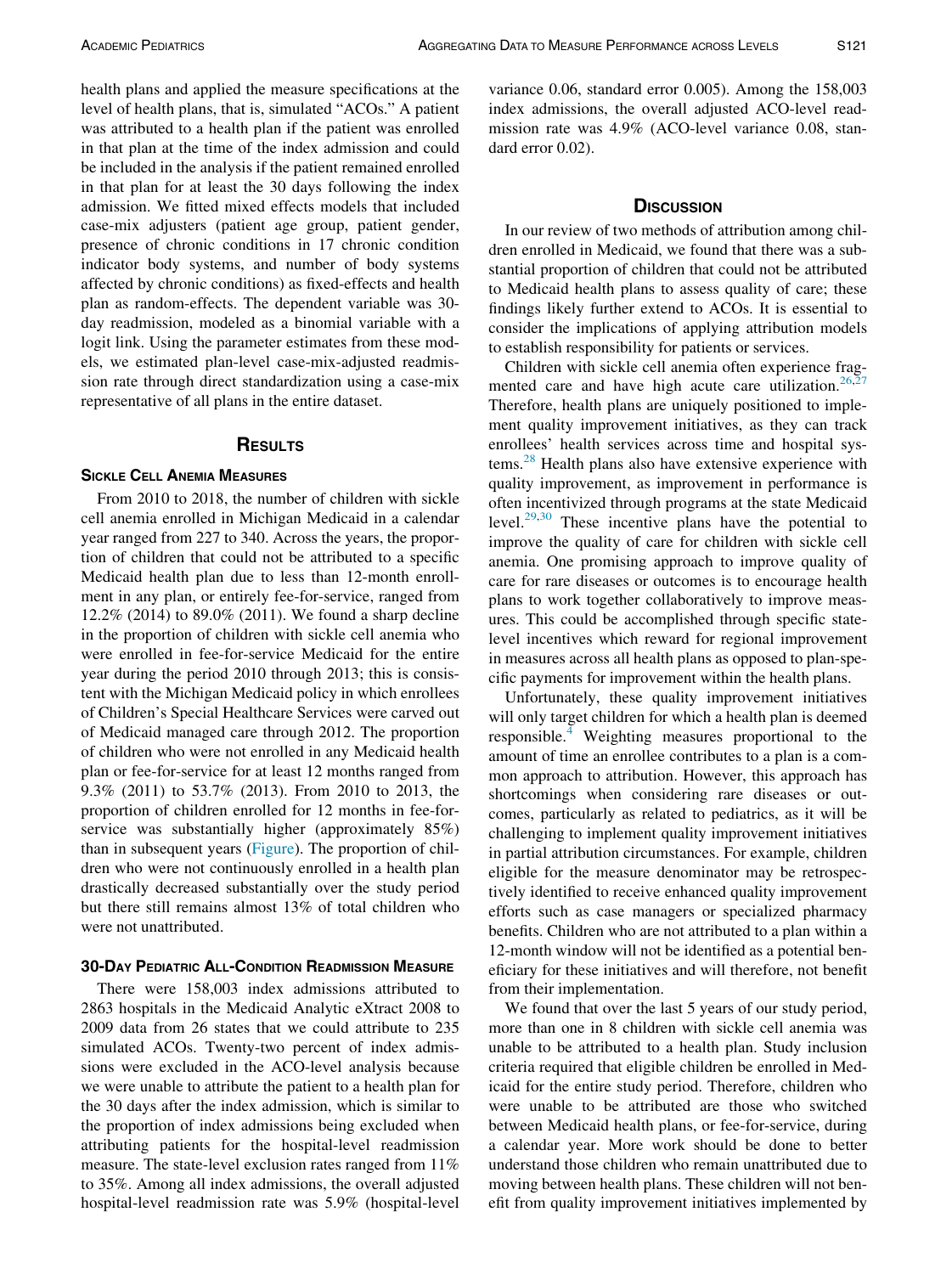<span id="page-3-0"></span>

Figure. Single health plan enrollment patterns among children with sickle cell anemia in Michigan Medicaid, 2010 to 2018\*. \*Attributed: Enrolled in single Medicaid health plan for 12-month calendar year (January−December); Unattributed: Enrolled in two or more Medicaid health plans for 12-month calendar year (January−December); 12-month fee-for-service: Enrolled in fee-for-service for 12-month calendar year (January−December). \*\*Children enrolled in Children's Special Healthcare Services were carved out of Medicaid Managed Care through 2012.

Medicaid health plans. Unlike the sickle cell anemia measure, the CEPQM readmission measure only requires a 30-day window of continuous enrollment post index admission. However, our results suggest that even narrowing the window to a 30-day enrollment period remains challenging and each attribution model involved loss when rolling up to accountable units even at the program level.

Further research is necessary to understand the predictors of this lack of continuous enrollment within a single Medicaid health plan. It is possible that a lack of continuous enrollment in a single Medicaid health plan may be associated with adverse social determinants of health. For example, although Medicaid policies are state-specific, individuals often may switch Medicaid health plans at any time during the year if special circumstances are met. These circumstances vary across states, but may include having children in the foster care system, moving to an area where services are not offered, and being unable to find the necessary care for your condition in the enrolled plan.<sup>[31](#page-5-3)</sup> Each of these special circumstances may be more likely to occur among individuals experiencing adverse social determinants of health, such as living in rural areas or lacking access to stable housing. This is further supported by evidence from previous studies examining enrollment gaps in Medicaid overall, which indicated that children living in poverty or rural areas, and those with more acute care utilization, were more likely to experience issues with continuous enrollment than their counter-parts.<sup>12−[14](#page-4-14)</sup>

This is particularly true among those living with sickle cell anemia, as the significant health burden for these children is often exacerbated by the burden of racial inequity, resulting in excess vulnerability to adverse social determinants of health, such as housing, insurance, discrimination, socioeconomic status, and transportation. $32-34$  $32-34$ Future research should expand upon our findings to consider the impact of attribution methods on health disparities, particularly among marginalized populations. In addition, an understanding of how specific child characteristics, such as demographics, social determinants of health, and patterns of health care utilization, vary by attribution status would underscore the contributions to variation in quality of care.

The simulation of adapting the readmission measure for ACOs has additional value. A common concern in using readmission measures has been that hospitals are not always in control of the factors that contribute to the readmission. However, ACOs by definition have accountability for the health care of their population across the continuum of care and, as such, are perhaps a better level for applying the readmission measure. Since ACOs can map on to multiple possibly overlapping hospitals and will be fewer in number than hospitals, testing the CEPQM adapted ACO readmission measure was necessary and the CEPQM simulation was the best approximation available. This analysis suggests that as great patient populations receive their care in ACOs, the CEPQM readmission measure has the potential to be a useful measure. Further, our results indicated that the hospital readmission rate was 1% lower when considering attribution at the ACO level as compared to the hospital level. Additional research is necessary to understand the drivers in measure variation at the ACO level as compared to the hospital level. However, we acknowledge the limitations of our approach, which leveraged health plans to simulate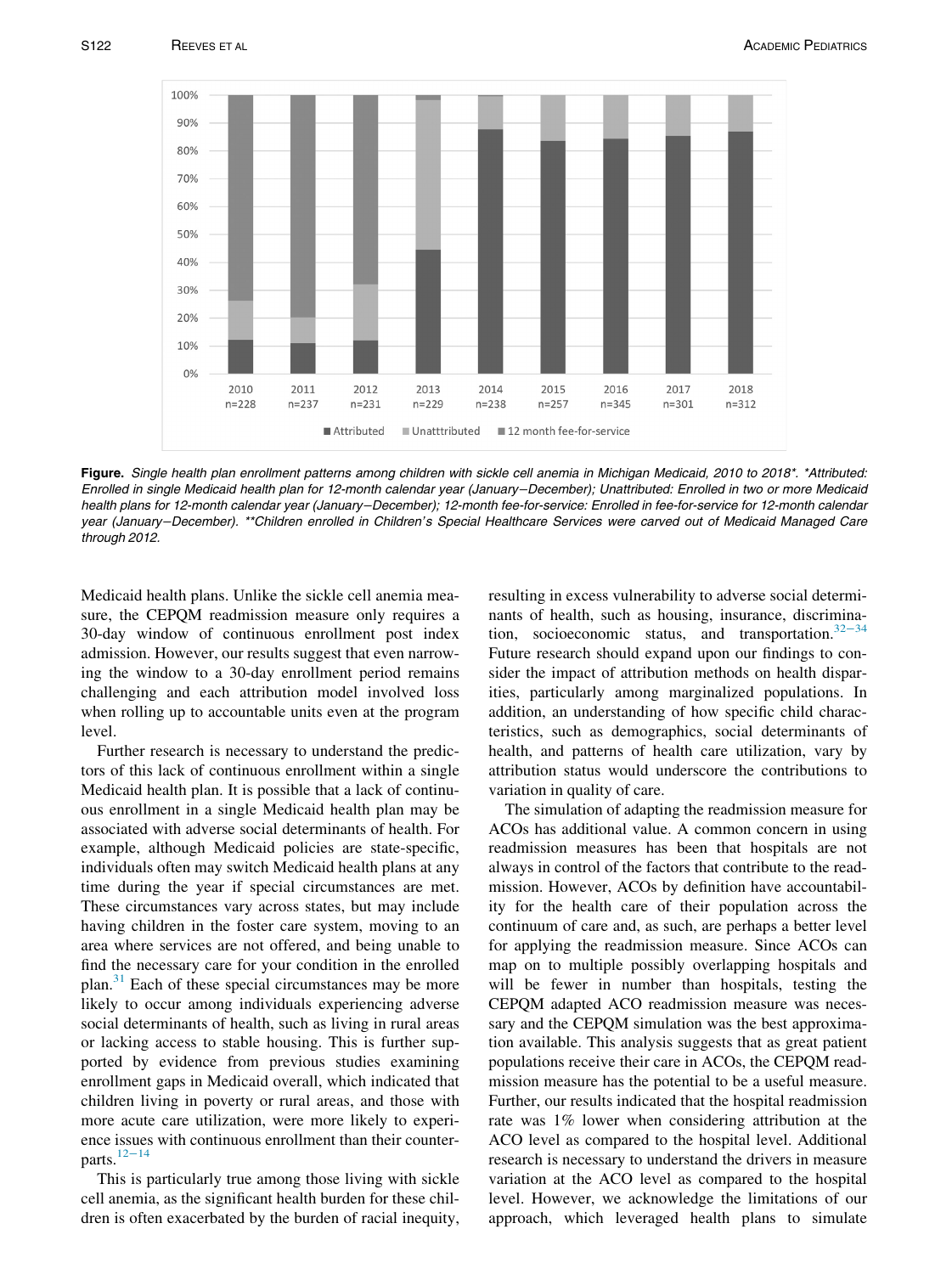ACOs. Further research should examine the specific implications of attribution to ACOs, particularly as related to rare pediatric events such as hospital readmissions.

<span id="page-4-14"></span><span id="page-4-5"></span><span id="page-4-4"></span>In conclusion, although policies that encourage continuous enrollment within a state Medicaid program are essential, particular attention should be paid to the way in which this is implemented within individual Medicaid health plans. Development of sustainable strategies at the state Medicaid level that incentivize Medicaid health plans to retain pediatric members may be one such opportunity. This would allow Medicaid health plans to identify members to target for improvement in performance scores. Otherwise, mechanisms to assign responsibility for the quality of care of these children should be in place. Care should be taken to ensure that children who enroll in different health plans across one year do not fall through the cracks, thereby further inducing health disparities often already experienced among children enrolled in Medicaid.

#### **ACKNOWLEDGMENTS**

<span id="page-4-15"></span><span id="page-4-8"></span><span id="page-4-7"></span><span id="page-4-6"></span>Financial statement: This project was supported by grant numbers [U18HS025292](#page-4-15) and [U18 HS025299](#page-4-15) from the Agency for Healthcare Research and Quality. The sponsor had no involvement in the design, collection, analysis or interpretation of data, nor the writing of the report.

The views expressed in this article are those of the authors, and no official endorsement by the Agency for Healthcare Research and Quality (AHRQ), the Centers for Medicare and Medicaid Services (CMS), or the Department of Health and Human Services (DHHS) is intended or should be inferred.

<span id="page-4-9"></span>This article is published as part of a supplement sponsored by the US Department of Health and Human Services, the Centers for Medicare and Medicaid Services, and the Agency for Healthcare Research and Quality.

- <span id="page-4-0"></span>1. [Burstin H, Leatherman S, Goldmann D. The evolution of healthcare](http://refhub.elsevier.com/S1876-2859(21)00550-7/sbref0001) [quality measurement in the United States.](http://refhub.elsevier.com/S1876-2859(21)00550-7/sbref0001) J Intern Med. [2016;279:154–159.](http://refhub.elsevier.com/S1876-2859(21)00550-7/sbref0001)
- <span id="page-4-1"></span>2. Adirim T, Meade K, Mistry K, et al. A new era in quality measurement: the development and application of quality measures. Pediatrics. 2017;139: e20163442. [https://doi.org/10.1542/peds.2016-3442.](https://doi.org/10.1542/peds.2016-3442)
- <span id="page-4-2"></span>3. [McCoy RG, Bunkers KS, Ramar P, et al. Patient attribution: why the](http://refhub.elsevier.com/S1876-2859(21)00550-7/sbref0003) method matters. [Am J Manage Care](http://refhub.elsevier.com/S1876-2859(21)00550-7/sbref0003). 2018;24:596.
- <span id="page-4-3"></span>4. Ryan A, Linden A, Maurer K, et al. Attribution methods and implications for measuring performance in health care. 2016. Available at: [http://www.qualityforum.org/Projects/a-b/Attribution\\_2015-](http://www.qualityforum.org/Projects/a-b/Attribution_2015-2016/Commissioned_Paper.aspx) [2016/Commissioned\\_Paper.aspx.](http://www.qualityforum.org/Projects/a-b/Attribution_2015-2016/Commissioned_Paper.aspx) Accessed December 20, 2021.
- <span id="page-4-10"></span>5. [Huckfeldt P, Chan C, Hirshman S, et al. Specialty payment model](http://refhub.elsevier.com/S1876-2859(21)00550-7/sbref0005) [opportunities and assessment.](http://refhub.elsevier.com/S1876-2859(21)00550-7/sbref0005) Rand Health Q. 2015;5:12.
- <span id="page-4-11"></span>6. [Halpern R, Kothari S, Fuldeore M, et al. GERD-related health care](http://refhub.elsevier.com/S1876-2859(21)00550-7/sbref0006) [utilization, therapy, and reasons for transfer of GERD patients](http://refhub.elsevier.com/S1876-2859(21)00550-7/sbref0006) [between primary care providers and gastroenterologists in a US](http://refhub.elsevier.com/S1876-2859(21)00550-7/sbref0006) [managed care setting.](http://refhub.elsevier.com/S1876-2859(21)00550-7/sbref0006) Dig Dis Sci. 2010;55:328–337.
- <span id="page-4-12"></span>7. [Adams JL, McGlynn EA, Thomas JW, et al. Incorporating statistical](http://refhub.elsevier.com/S1876-2859(21)00550-7/sbref0007) [uncertainty in the use of physician cost profiles.](http://refhub.elsevier.com/S1876-2859(21)00550-7/sbref0007) BMC Health Serv Res[. 2010;10:57.](http://refhub.elsevier.com/S1876-2859(21)00550-7/sbref0007)
- <span id="page-4-13"></span>8. [Metfessel BA, Greene RA. A nonparametric statistical method that](http://refhub.elsevier.com/S1876-2859(21)00550-7/sbref0008) [improves physician cost of care analysis.](http://refhub.elsevier.com/S1876-2859(21)00550-7/sbref0008) Health Serv Res. [2012;47:2398–2417.](http://refhub.elsevier.com/S1876-2859(21)00550-7/sbref0008)
- 9. [Thomas JW, Ward K. Economic profiling of physician specialists:](http://refhub.elsevier.com/S1876-2859(21)00550-7/sbref0009) [use of outlier treatment and episode attribution rules.](http://refhub.elsevier.com/S1876-2859(21)00550-7/sbref0009) INQUIRY: J [Health Care Org Provis Financ](http://refhub.elsevier.com/S1876-2859(21)00550-7/sbref0009). 2006;43:271–282.
- 10. Centers for Medicare & Medicaid Services. Two-step attribution for measures included in the value modifier. Available at: [https://www.](https://www.cms.gov/Medicare/Medicare-Fee-for-Service-Payment/PhysicianFeedbackProgram/Downloads/Attribution-Fact-Sheet.pdf) [cms.gov/Medicare/Medicare-Fee-for-Service-Payment/Physician](https://www.cms.gov/Medicare/Medicare-Fee-for-Service-Payment/PhysicianFeedbackProgram/Downloads/Attribution-Fact-Sheet.pdf) [FeedbackProgram/Downloads/Attribution-Fact-Sheet.pdf.](https://www.cms.gov/Medicare/Medicare-Fee-for-Service-Payment/PhysicianFeedbackProgram/Downloads/Attribution-Fact-Sheet.pdf) Accessed November 8, 2021.
- 11. National Quality Forum (NQF). Attribution: principles and approaches. Final report.2016. Available at: [https://www.qualityfo](https://www.qualityforum.org/Publications/2016/12/Attribution_-_Principles_and_Approaches.aspx) [rum.org/Publications/2016/12/Attribution\\_-\\_Principles\\_and\\_Ap](https://www.qualityforum.org/Publications/2016/12/Attribution_-_Principles_and_Approaches.aspx) [proaches.aspx](https://www.qualityforum.org/Publications/2016/12/Attribution_-_Principles_and_Approaches.aspx). Accessed December 20, 2021.
- 12. [Guevara JP, Moon J, Hines EM, et al. Continuity of public insurance](http://refhub.elsevier.com/S1876-2859(21)00550-7/sbref0012) [coverage: a systematic review of the literature.](http://refhub.elsevier.com/S1876-2859(21)00550-7/sbref0012) Med Care Res Rev. [2014;71:115–137.](http://refhub.elsevier.com/S1876-2859(21)00550-7/sbref0012)
- 13. [Satchell M, Pati S. Insurance gaps among vulnerable children in the](http://refhub.elsevier.com/S1876-2859(21)00550-7/sbref0013) United States, 1999−2001. Pediatrics[. 2005;116:1155–1161.](http://refhub.elsevier.com/S1876-2859(21)00550-7/sbref0013)
- 14. [Coburn AF, McBride TD, Ziller EC. Patterns of health insurance](http://refhub.elsevier.com/S1876-2859(21)00550-7/sbref0014) [coverage among rural and urban children.](http://refhub.elsevier.com/S1876-2859(21)00550-7/sbref0014) Med Care Res Rev. [2002;59:272–292.](http://refhub.elsevier.com/S1876-2859(21)00550-7/sbref0014)
- 15. Payne AB, Link-Gelles R, Azonobi I, et al. Invasive pneumococcal disease among children with and without sickle cell disease in the United States, 1998 to 2009. Pediatr Infect Dis J. 2013;32:1308– 1312. <https://doi.org/10.1097/INF.0b013e3182a11808>.
- 16. Thornburg CD, Files BA, Luo Z, et al. Impact of hydroxyurea on clinical events in the BABY HUG trial. Blood. 2012;120:4304– 4310. [https://doi.org/10.1182/blood-2012-03-419879.](https://doi.org/10.1182/blood-2012-03-419879)
- 17. Reeves S, Madden B, Shevrin C, et al. Antibiotic prophylaxis among children with sickle cell anemia. National Quality Forum (NQF). Available at: [http://chear.org/sites/default/files/SCA\\_Antibiotic%](http://chear.org/sites/default/files/SCA_Antibiotic%20Measure%20Testing.pdf) [20Measure%20Testing.pdf.](http://chear.org/sites/default/files/SCA_Antibiotic%20Measure%20Testing.pdf) Accessed October 22, 2019.
- 18. Reeves S, Madden B, Shevrin C, et al. Transcranial Doppler screening among children with sickle cell anemia. National Quality Forum (NQF). Available at: [https://chear.org/sites/default/files/TranscranialDoppler](https://chear.org/sites/default/files/TranscranialDopplerScreeningMeasureSpecification.pdf) [ScreeningMeasureSpecification.pdf](https://chear.org/sites/default/files/TranscranialDopplerScreeningMeasureSpecification.pdf). Accessed October 22, 2019.
- 19. National Quality Forum (NQF). Improving healthcare quality. Available at: [https://www.qualityforum.org/setting\\_priorities/impro](https://www.qualityforum.org/setting_priorities/improving_healthcare_quality.aspx) [ving\\_healthcare\\_quality.aspx](https://www.qualityforum.org/setting_priorities/improving_healthcare_quality.aspx). Accessed April 14, 2021.
- 20. LLanos K, Rothstein J. Physician Pay-for-Performance in Medicaid: A Guide for States. Center for Health Care Strategies, Incorporated; 2007. Available at: [https://www.chcs.org/media/Physician\\_P4P\\_](https://www.chcs.org/media/Physician_P4P_Guide.pdf) [Guide.pdf](https://www.chcs.org/media/Physician_P4P_Guide.pdf). Accessed December 24, 2021.
- 21. Center for Health Care Strategies. Medicaid oral health performance improvement project resources. Available at: [https://www.chcs.org/](https://www.chcs.org/resource/medicaid-oral-health-performance-improvement-projects/) [resource/medicaid-oral-health-performance-improvement-projects/](https://www.chcs.org/resource/medicaid-oral-health-performance-improvement-projects/). Accessed December 20, 2021.
- 22. Centers for Medicare & Medicaid Services. Medicaid incentives for the prevention of chronic diseases model. 2020. Available at: <https://innovation.cms.gov/innovation-models/mipcd>. Accessed December 20, 2021.
- 23. Kane R, Johnson P, Town R, et al. Economic incentives for preventive care: summary. AHRQ Evidence Report Summaries. Agency for Healthcare Research and Quality (US); 2004. Available at: [https://](https://www.ncbi.nlm.nih.gov/books/NBK11845/) [www.ncbi.nlm.nih.gov/books/NBK11845/](https://www.ncbi.nlm.nih.gov/books/NBK11845/). Accessed December 20, 2021.
- 24. National Quality Forum (NQF). Quality Positioning System (QPS) measure description display information: pediatric all-condition readmission measure. Available at: [http://www.qualityforum.org/](http://www.qualityforum.org/QPS/MeasureDetails.aspx?standardID=2393&print=0&entityTypeID=1) [QPS/MeasureDetails.aspx?standardID=2393&print=0&entityTy](http://www.qualityforum.org/QPS/MeasureDetails.aspx?standardID=2393&print=0&entityTypeID=1) [peID=1.](http://www.qualityforum.org/QPS/MeasureDetails.aspx?standardID=2393&print=0&entityTypeID=1) Accessed April 14, 2021.
- 25. Agency for Healthcare Research and Quality (AHRQ). Types of health care quality measures. Available at: [https://www.ahrq.gov/](https://www.ahrq.gov/talkingquality/measures/types.html) [talkingquality/measures/types.html.](https://www.ahrq.gov/talkingquality/measures/types.html) Accessed April 14, 2021.
- 26. [Panepinto J, Owens P, Mosso A, et al. Concentration of hospital care](http://refhub.elsevier.com/S1876-2859(21)00550-7/sbref0026) [for acute sickle cell disease-related visits.](http://refhub.elsevier.com/S1876-2859(21)00550-7/sbref0026) Pediatr Blood Cancer. [2012;59:685–689.](http://refhub.elsevier.com/S1876-2859(21)00550-7/sbref0026)
- 27. Raphael JL, Dietrich CL, Whitmire D, et al. Healthcare utilization and expenditures for low income children with sickle cell disease.